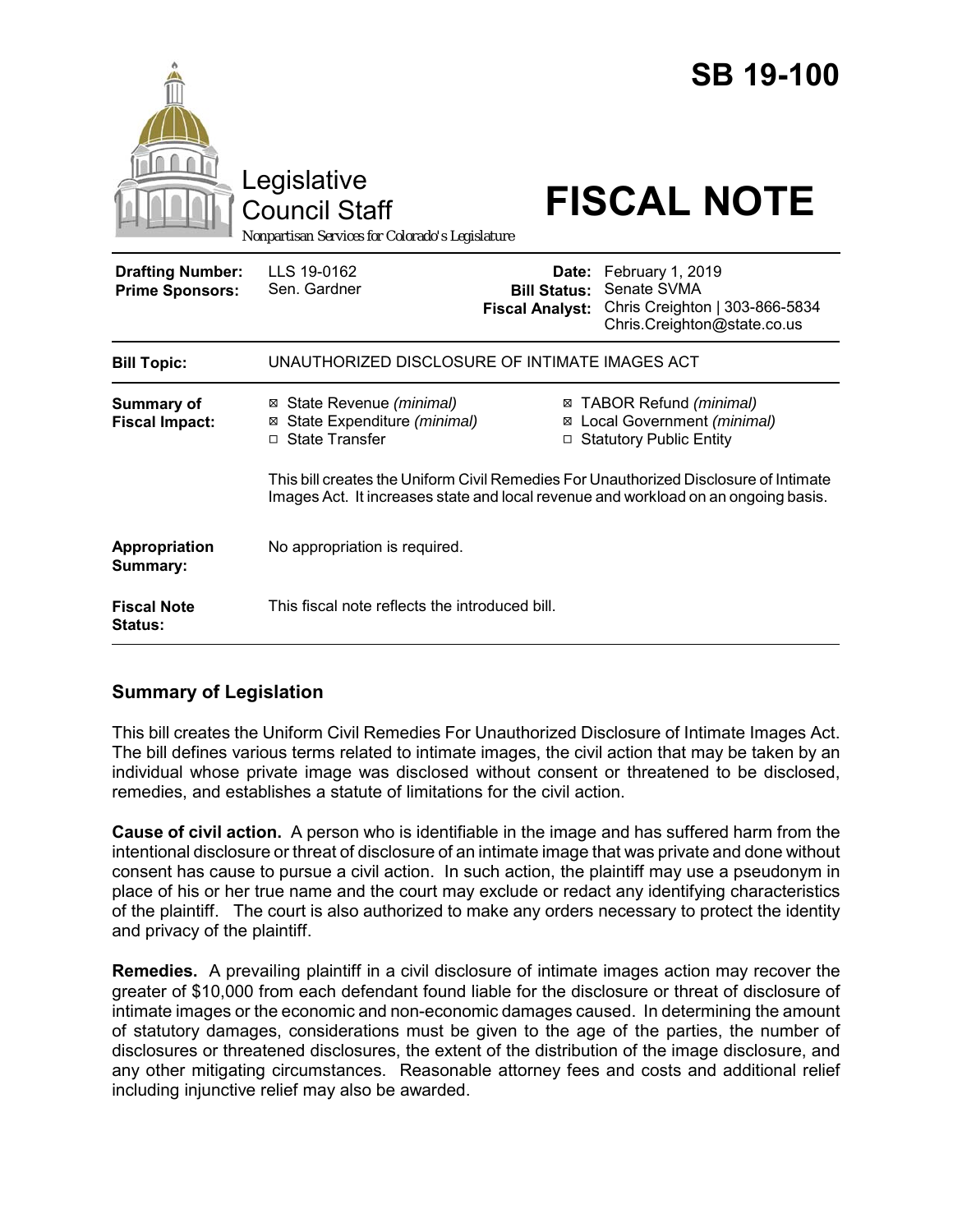February 1, 2019

**Exemptions.** An individual is not liable for the disclosure of or threat to disclose intimate images if the image was made in good faith in the reporting or investigation of a law enforcement, legal, or medical education or treatment proceeding.

**Statute of limitations.** This bill creates a four year statute of limitations for bringing a civil action from the date the disclosure of intimate images was or should have been discovered or the threat of disclosure was made. If the individual depicted in the image is a minor, the four year statute of limitations begins when he or she turns 18.

## **Background and Assumptions**

To form an estimate on the number of civil cases that may be filed under this bill, data was analyzed on the posting of private images for harassment or pecuniary gain, both of which are a class 1 misdemeanor. Between January 2016 and December 2018 there were 245 cases filed (82 cases per year) of a defendant being charged with the posting a private image for harassment or pecuniary gain. Using this as a proxy and given that a judicial officer can handle 541 civil cases per year, any impacts resulting from this bill are assumed to be minimal.

#### **State Revenue**

Beginning in the current FY 2018-19, this bill increases state cash fund revenue from civil filing fees by a minimal amount. The exact revenue impact will depend on the number of civil cases resulting from the bill and the amount of damages sought and has not been estimated. For informational purposes, the civil filing fee for county court ranges from \$85 to \$135 depending on the amount of damages sought and the filing fee for district court is \$235. Civil cases seeking damages of less than \$25,000 may be filed in county or district court, while cases seeking damages over \$25,000 must be filed in district court. Civil filing fees are subject to TABOR.

## **State Expenditures**

Beginning in the current FY 2018-19, by creating a civil action for the intentional disclosure or threat of disclosure of a private intimate image, this bill increases trial court workload by a minimal amount. Based on the assumption listed above, it is assumed that this workload increase can be accomplished within existing appropriations.

**TABOR refunds.** The bill is expected to increase state General Fund obligations for TABOR refunds by a minimal amount in FY 2019-20. Under current law and the December 2018 Legislative Council Staff forecast, the bill will correspondingly increase the amount refunded to taxpayers via sales tax refunds on income tax returns for tax year 2020. The state is not expected to collect a TABOR surplus in FY 2020-21.

#### **Local Government**

Similar to the state, beginning in the current FY 2018-19, this bill increases revenue and workload for Denver County Court for any civil actions with damages under \$25,000 commenced within the City and County of Denver. This impact is expected to be minimal.